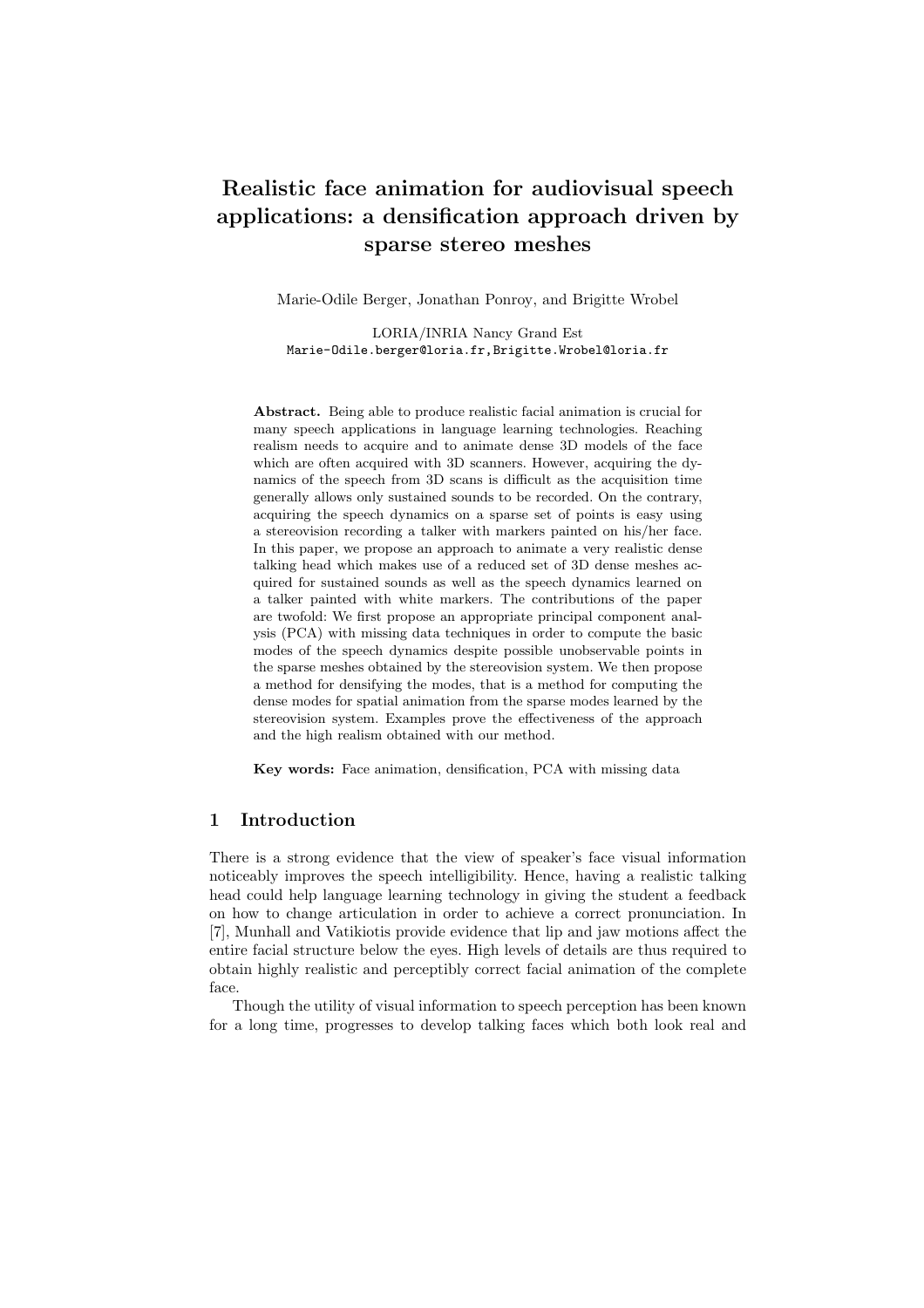convey linguistic relevant information are more slower. What causes the intelligibility enhancement afforded by the visible component of speech is difficult to determine. For these reasons, many works argued the necessity for animating face directly from visible articulatory data either in 2D  $[3]$  or in 3D  $[2, 4-6]$ . Most of these data are 3D meshes of the face which can be sparse -when they are acquired using markers or sensors glued on the face- or dense using laser scanner acquisition. It must be noted that do not operate with a sufficient speed for speech acquisition (an acquisition rate of 120 Hz is required to acquire fast articulatory gestures of consonants). As a result, high resolution scanners can be used for sustained sounds as vowels but it is not obvious that they can be used to acquire all the dynamics of speech production.

Most methods for animating face are based on the extraction of the basic modes of spatial deformations during speech using principal component analysis (PCA). They span a space which describes at best all the plausible face deformations corresponding to speech production. Constructing such a space requires to physically match the points of the meshes at each time instant. This task is easy when sparse meshes are considered but it becomes complex for dense meshes. In this latter case, a generic head template is generally used [5, 6] to align all the scans using prominent features such eyes, nose. Obtaining rough alignment is largely automatic but accurate alignment requires a manual adaptation of the model to the speaker specificities. In this paper, we favor a fully automatic method and propose an automatic matching process guided by the sparse stereo meshes.

Though PCA can be used both on sparse or dense meshes, it is difficult to obtain the speech dynamics from dense meshes since the set of visemes that can be acquired is limited to sustained sounds due to technical limitations in scanner acquisition. It is thus not obvious to recover the complete speech dynamics from a reduced set of 3D scans. For these reasons, we propose in this paper an approach that makes use both of a small set of 3D scans acquired for sustained sounds and of the speech dynamics learned from a stereovision sequence of the face painted with markers. The main idea is to transfer the dynamics learned on the sparse meshes onto the 3D dense meshes in order to generate realistic dense animations of the face. This paper is an extension of our previous work [1]. In this past work, only one dense mesh was used which turned out to be not accurate enough for generating sounds which are too far from the reference dense mesh. We thus propose in this paper significant extensions of the work in order to transfer the dynamics learned from the sparse meshes onto the dense face.

Computing PCA modes for face animation from sparse meshes acquired by stereovision is difficult because all the markers may not be observable at every time instant. When the mouth is closed, points may become invisible, or at least not sufficiently visible, to be correctly detected and reconstructed. Though this difficulty is often ignored in the literature, this make the PCA more complex and needs to resort to PCA with missing data techniques [8]. A novel way of computing the face modes taking into account possible unobservable points is thus presented in section 3.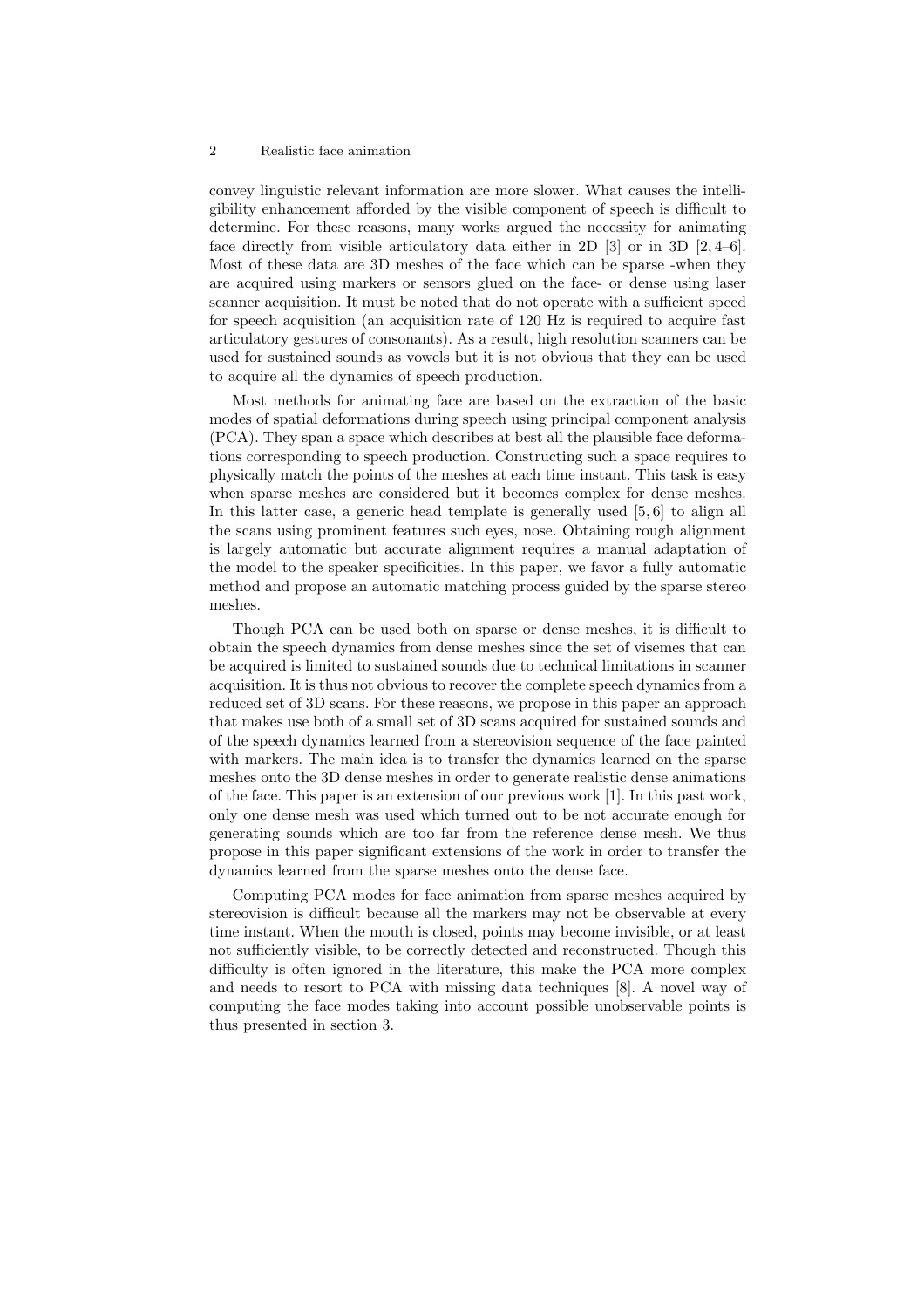Our approach for computing the dense modes is presented in section 4. It borrows concepts from transfer techniques [10] used in computer graphics to map an object onto another. We specifically used this technique in section to physically and automatically match the dense meshes using the underlying sparse mesh to guide the transfer. This avoids doing manual adaptation of a generic mesh to our talker. Finally, we propose a densification method which allows the basic modes of the dense head to be computed from the sparse modes computed from the learning sequence. As a result, this allows us to animate a dense head using only a reduced set of 3D scans.

We demonstrate experimentally in section 5 that the proposed method is efficient and allows us to obtain very realistic dense faces.

## 2 System overview

Our method requires the acquisition of a set of 3D dense meshes of the talker. In our study, these dense meshes were acquired with the Inspeck mega capturor (www.inspeck.com) for 15 sustained sounds (vowels, fricatives and lip closure). These dense meshes are also called visemes in the following.

In order to learn the face kinematics, a classical stereovision system with two cameras was used to record a corpus. The acquisition rate of the cameras is 120 images/frames which is sufficient to capture fast movements of the articulators (further details on this system can be found in [11]). Markers were painted on the talker's face in order to make the matching and the reconstruction stage automatic. With 45 points on the lips and a total of 209 points on the part of the face that is influenced by speech, the recovery of face kinematics is quite detailed. Our experiments proves that between 5 to 7 PCA modes are sufficient to describe the face kinematics.

The experimental set-up and the input data are shown in Fig.1. The first raw exhibits a stereo image pair of the talker. Note that the points located on the top of the head are used to compensate for head motions. Fig. 1.c is an example of a sparse mesh obtained with the stereo system. Finally, Fig.1.d is the dense mesh acquired for the /a/ sound.

# 3 PCA with missing data for computing the sparse modes

The 3D coordinates of each marker can theoretically be computed at each time instant of the learning sequence using the stereovision system. In the following, the 3D sparse mesh of the face computed at time instant  $t$  ( $t \in [1..T]$ ) are denoted  $X_t = [X_{1,t},...,X_{N,t}]$ , where N is the number of markers and  $X_{i,t}$  are the 3D coordinates of the marker i at time instant  $t$ . Here,  $N=209$  markers were painted on the face. The duration of the corpus recorded for learning kinematics was 6 minutes, giving rise to  $T=39000$  stereo pairs.

However, some markers may become unobservable during uttering when the lips are very close. Practically, these markers may not be reliably detected in the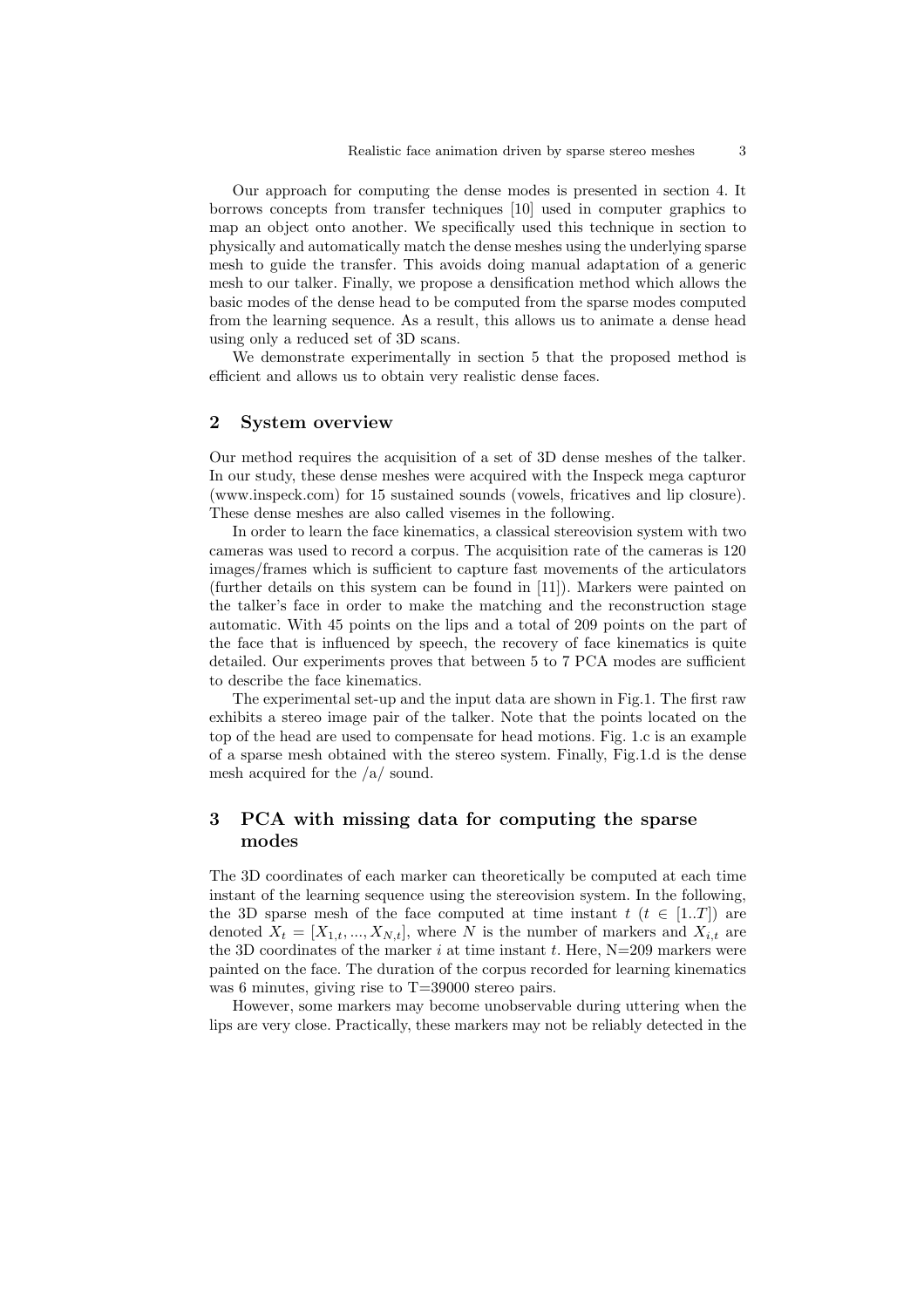

Fig. 1. Input data of the system: (a and b) a couple of stereovision images. White points/markers were painted on the face ; (c): reconstruction of the sparse mesh; (d): the 3D dense map obtained for the /a/ sound.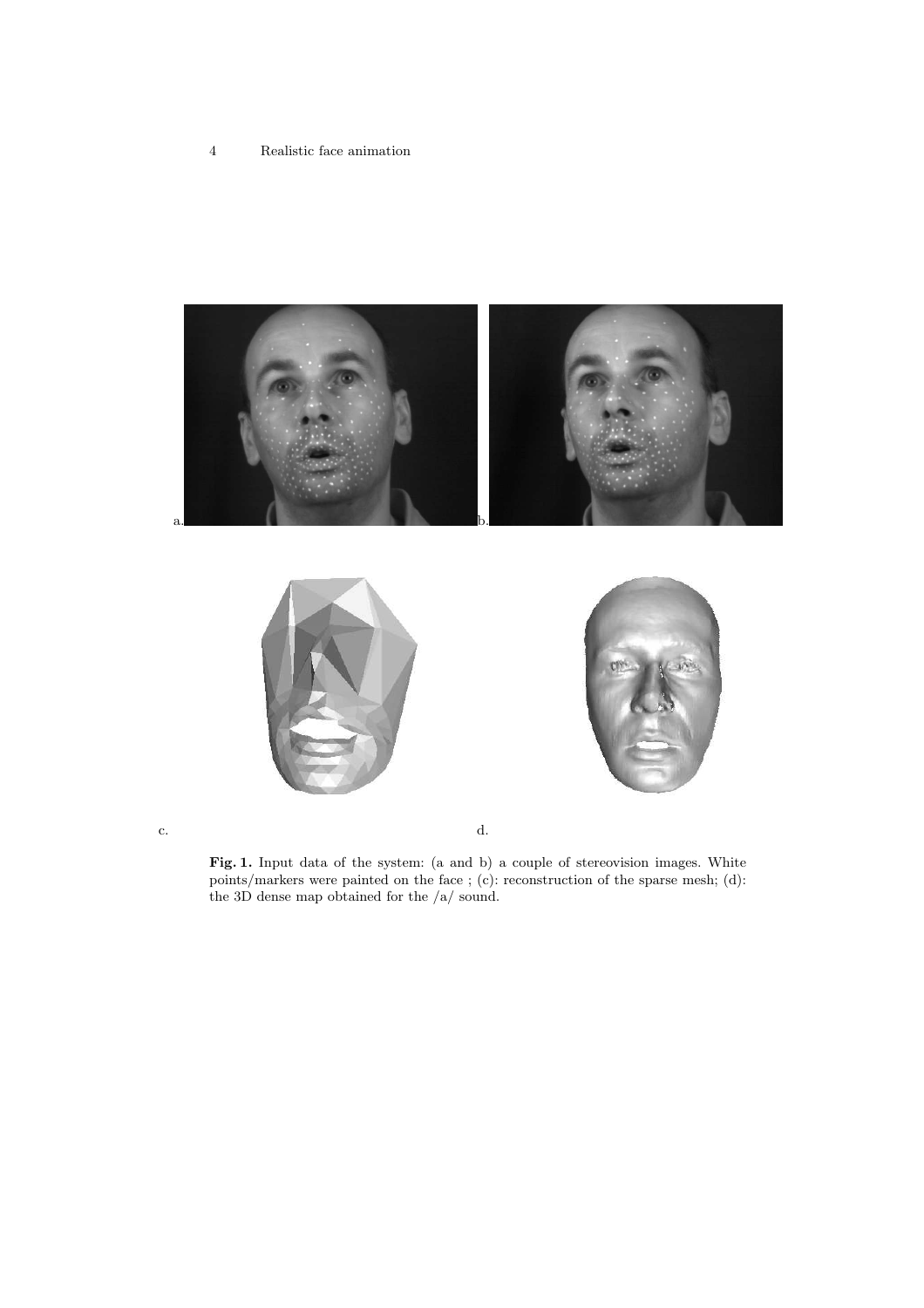images by low level algorithms. It is especially the case for sounds like  $/u/$ ,  $/\sigma/$ , /i/. Markers may also become unobservable in one of the image pair due to slight head motions which make some points disappear from the field of view. Stereo reconstruction is thus not possible for these points. Practically speaking, 77% of the markers are always observable and thus reconstructed. 17% of the markers have a reconstruction rate in the range [70\%, 95\%] and 6\% of the markers have a reconstruction rate less than 50% and are mainly located on lips (Fig .2). As a result, some data are may be missing in the  $X_t$  data.

Most of the algorithms for building principal subspaces are based on the decomposition of the covariance matrix of the input data and cannot be used when some data are missing, as in the present case. However, there exist probabilistic approaches where PCA is considered as a limiting case of a linear Gaussian model. Principal axis can then be computed using Expectation-Maximisation (EM) algorithms [8]. Such algorithms can be extended to handle the problem of missing data [9, 8].

In this paper, we adapt these ideas to our particular problem in order to compute the sparse modes. These ideas are also used in section 4 to compute the dense modes. We first compute the principal components for the markers  $\mathcal R$ which are always reconstructed over the sequence. The components can be easily computed with classical methods since all the data are available for these markers. We then complete the entries of the principal components by introducing the markers which are not observable at every time instant using EM techniques.

Let  $\{u_k^r\}_{k\leq q} \in \mathbb{R}^r$ , be the q principal components computed from the set of markers which are always observable and let  $\bar{X}^r$  be the mean of these meshes. Let  $u \in \mathbb{R}^N$  be the extended basis we are looking for. Given a mesh  $X_t$  acquired at time instant t, let  $X_t^r$  be the reduced mesh, where only the markers always reconstructed are considered.  $X_t^r$  can be approximated on the  $q$  principal components as:

$$
X_t^r \approx \bar{X}^r + \sum_{k=1}^q \alpha_{k,t} u_k^r \quad t = 1..T \tag{1}
$$

The goal of the complete components is to approximate any mesh as a linear combination:

$$
X_t \approx \bar{X} + \sum_{k=1}^{q} \beta_{k,t} u_k \quad t = 1..T
$$
 (2)

As  $X_t^r$  is a sub-vector of  $X_t$  - 77% of entries of  $X_t$  are the entries of  $X_t^r$  in our set-up-, it is likely that  $\beta_k = \alpha_k$  is very close to the mean square solution of (2). In the same way, we can consider that the entries of  $\overline{X}$  which correspond to always reconstructed markers are identical to the entries of  $\bar{X}^r$ .

We then build a linear system which incorporates all the observations on the non always observable markers. For each observation of a marker  $i$  at time instant t, equation (2) gives rise to the following linear equation :

$$
X_{i,t} = \bar{X}_i + \sum_{k=1}^{q} \alpha_{k,t} u_{k,i}
$$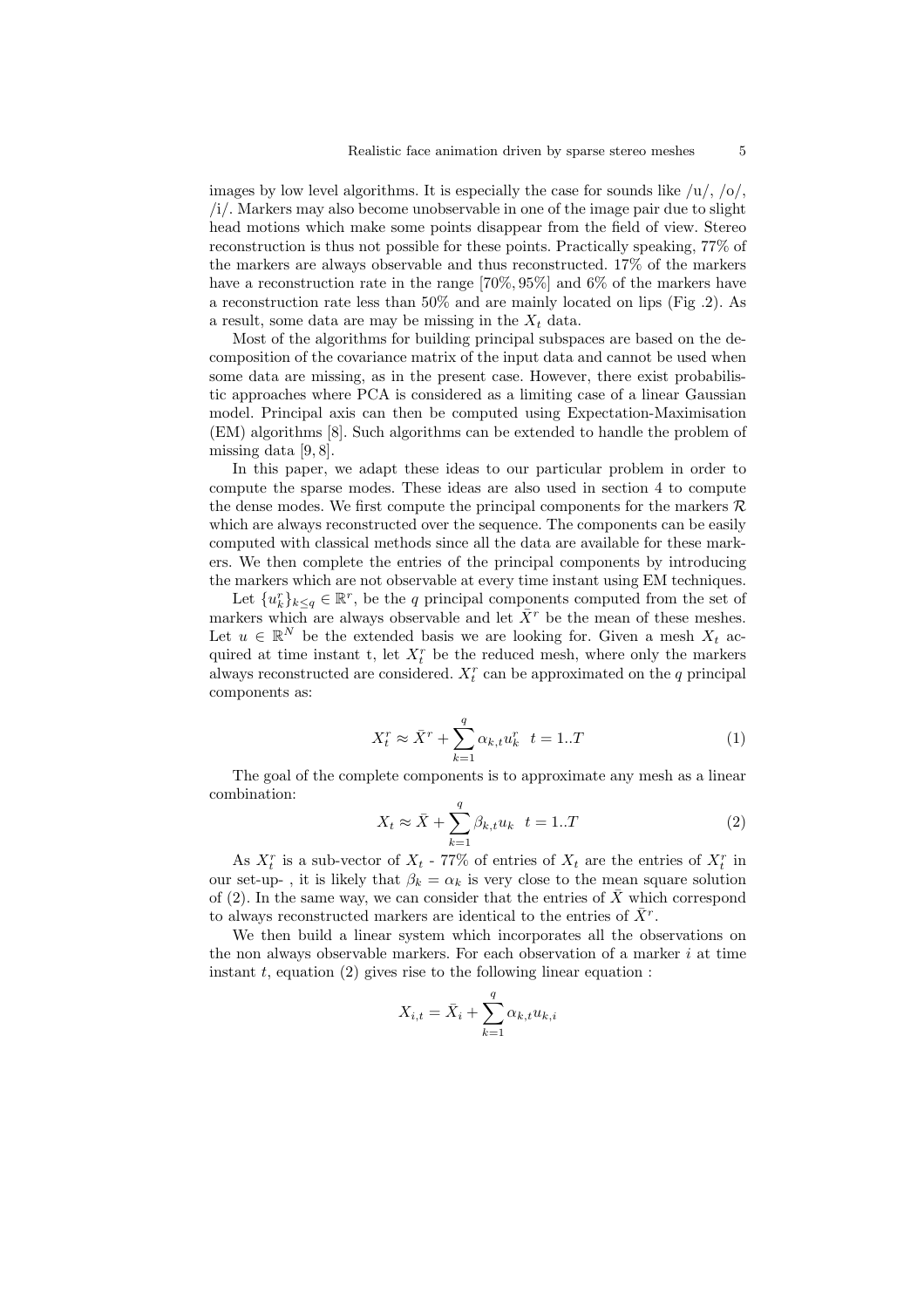

Fig. 2. The markers in black are the ones which are reconstructed in every frame and are taken into account in the reduced PCA.The markers in red are not always reconstructed in the sequence and are considered in the computation of the principal components using an iterative EM algorithm.

Stacking all the equations for each visible marker at each time instant  $t$  leads to a linear system where the unknowns are the missing  $u_{k,i}$  ( $i \notin \mathcal{R}$ ) and the missing components of the mean  $\bar{X}$ . The  $\alpha_{k,t}$  are computed by projecting the reduced meshes onto the reduced components  $\{u_k^r\}$  . Considering all the markers which can be reconstructed at some instant of the sequence, we obtained a set of linear equations which can be solved in the least square sense, giving rise to the missing entries of the principal components and of the mean.

The principal components are then refined using the classical EM algorithm:

- Given the components  $u_k$  and  $\bar{X}$ , compute the coefficients  $\alpha^{t,i}$  for all the meshes available in the sequence.
- given the  $\alpha_{t,i}$ , refine the  $u_{k,i}$  and  $\bar{X}$  by solving for each i the system of linear equations:

$$
X_{i,t} = \bar{X}_i + \sum_{k=1}^{q} \alpha_{k,t} u_{k,i}, \quad t = 1..T
$$

in the least square sense.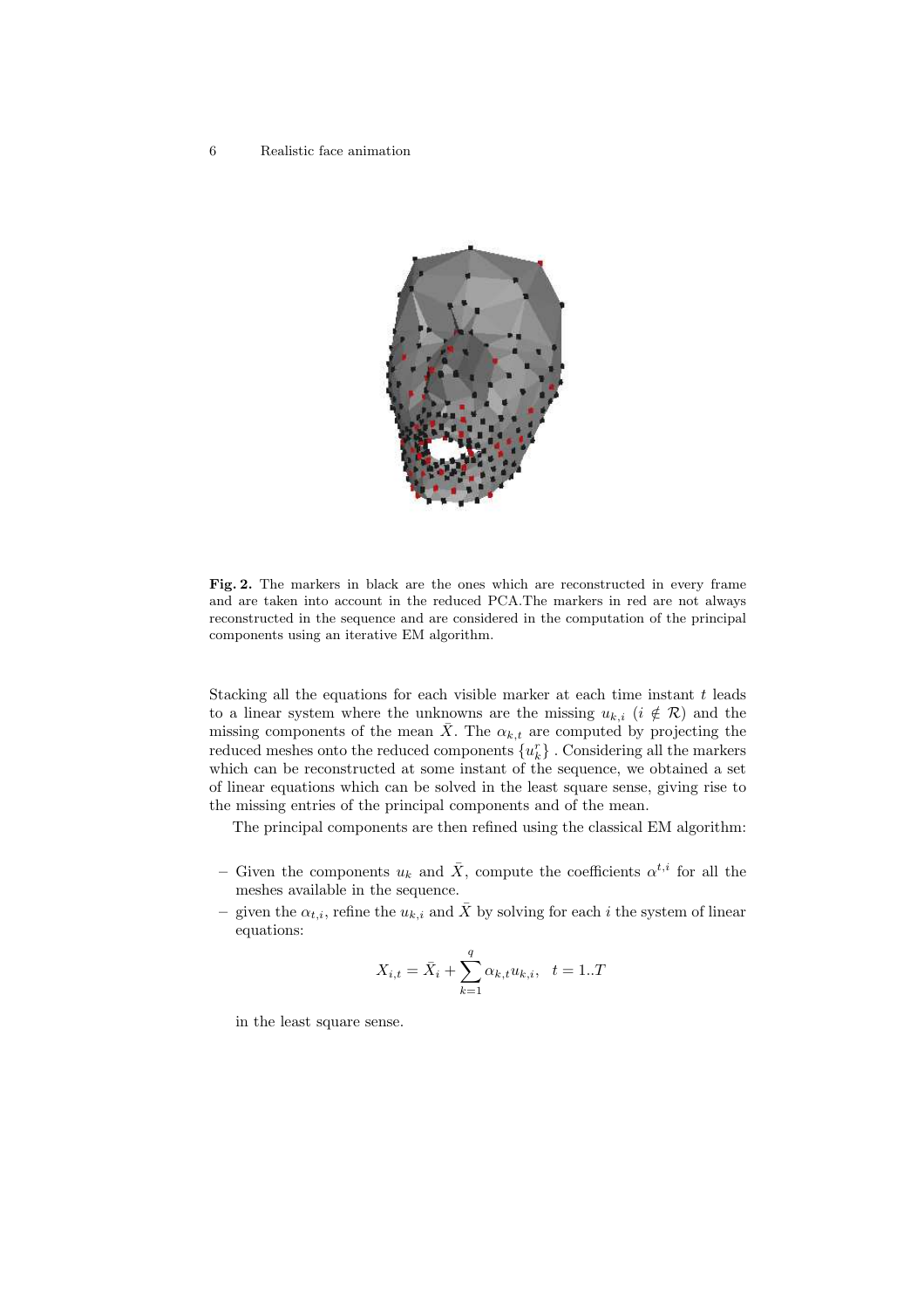#### 4 Generating dense modes from sparse modes

Dynamic realism is needed for linguistic expressions. Achieving realism needs to have a high resolution 3D model as well as knowledge about the facial kinematics. In our case, high resolution scanners of the face can only be obtained for sustained sounds as vowels. We thus propose in this paper to transfer the change in shape exhibited on the sparse meshes onto the dense mesh and to infer dense animation modes from the sparse ones.

Here gain, as in the computation of the sparse mode, we use a densification process to compute the dense modes from the sparse ones.

#### 4.1 Overview

Let  $X_1^{dense},...,X_d^{dense}$  be the set of d dense visemes which were scanned. This set contains 15 visemes of the french vowels as well as a neutral expression and a face with closed mouth.

We first suppose that these meshes physically matched, which means that the vertex  $i$  in every mesh fits the same physical point in all the dense meshes. Additionally, we also suppose that the dense and the sparse meshes are registered. How to obtain such data will be considered in the next section.

The aim of PCA is to express each viseme as a linear combination of the dense modes:

$$
X_i^{dense} \approx \bar{X}^{dense} + \sum_{k=1..q} \beta_k^i u_k^{dense}, i = 1..d
$$
 (3)

The space spanned by the sparse modes is built so as to describe the plausible appearances of a face. There thus exists a sparse mesh  $X_i$  which best fits each dense mesh  $X_i^{dense}$ . Hence, we can compute coefficient  $\alpha_{k,i}$  such that:

$$
X_i \approx \bar{X} + \sum_{k=1}^{q} \alpha_{k,i} u_k \tag{4}
$$

where  $u_k$  is the set of sparse modes computed in section 3.

Unlike the preceding case, X is not dense in  $X^{dense}$ : the number of vertices of the sparse mesh is 209 whereas the dense mesh contains around 13000 vertices. However the vertices of the sparse mesh are distributed on the whole face and vertices are more present in mobile areas of the face during articulation. For these reasons, we also consider that  $\beta_k = \alpha_k$  can be considered as a fair least square solution of equation (3).

These first estimates of  $\beta$  are then use to solve (3) in the least mean sense in the unknown modes  $u_k^{dense}$  and the mean  $\bar{X}^{dense}$ . Note that we estimate less than 7 modes. As we have 15 dense visemes, the system always has a solution.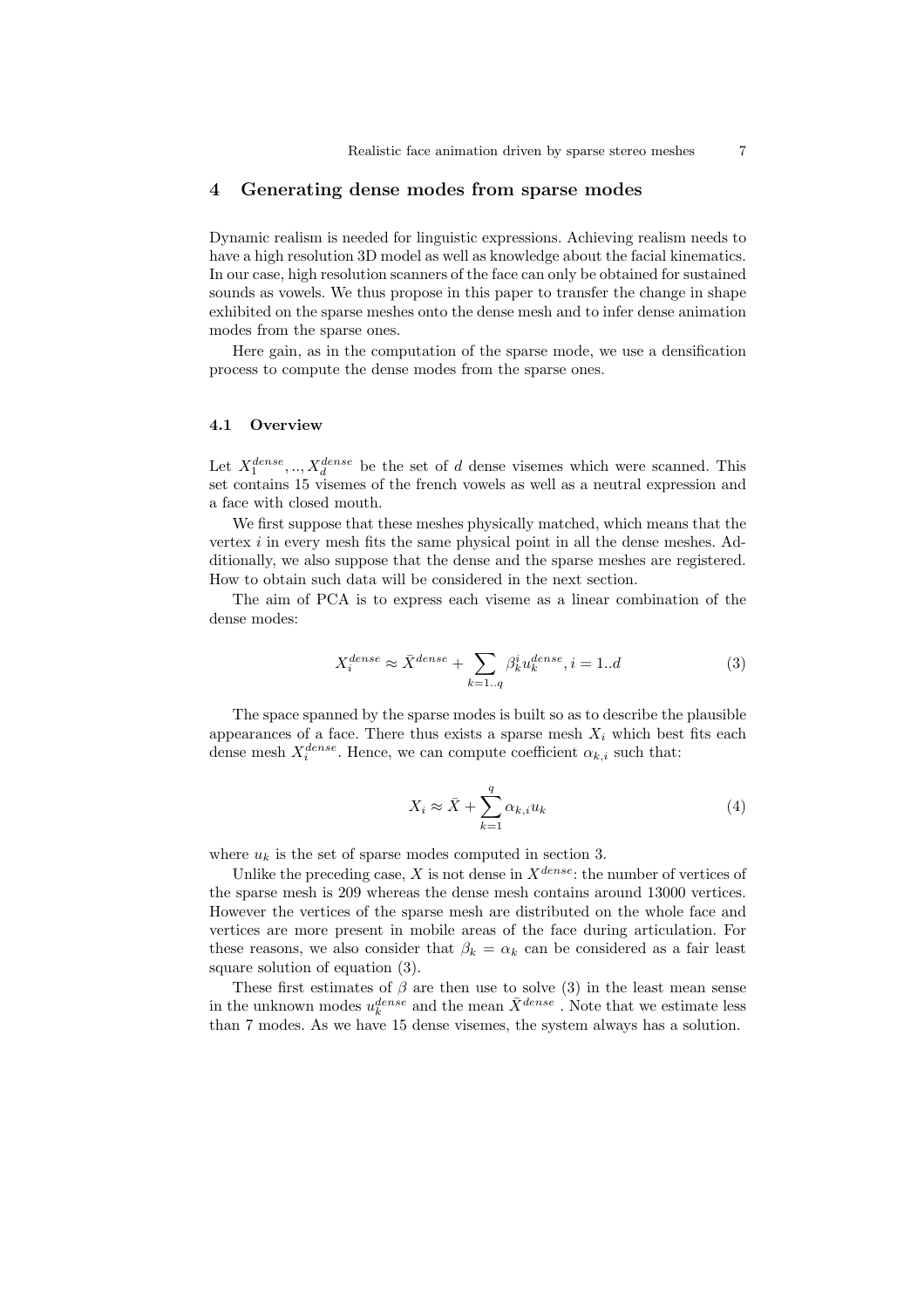#### 4.2 Obtaining physically matched dense visemes

Dense visemes are recorded with a laser scanner and the recovered meshes do not physically match. Remeshing of the visemes must thus be performed.

However, physically matching points between deformable surfaces is known as a very difficult problem. We thus take advantage of the underlying sparse model to obtain a physically coherent parametrization.

The first step is to identify the sparse mesh which best fits each dense viseme. As the sparse shapes are described using a reduced number of sparse modes, this can be done by computing the rigid displacement which minimizes the distance between the dense mesh and the sparse mesh thank to an iterative closest point algorithm. We are thus looking for the displacement  $\mathcal T$  and the coefficient  $\alpha$ which minimize:

$$
Min_{\mathcal{T}, \alpha_1, \dots, \alpha_q} distance(\mathcal{T}^{-1}(\bar{X} + \sum \alpha_k u_k), Dense \;Mesh)
$$

Doing this, we both identify the sparse mesh which best fits the dense viseme as well as the displacement between the two surfaces. For sake of simplicity, the registered dense visemes  $\mathcal{T}(V^{dense})$  are still denoted  $V^{dense}$  in the following.

It is important to note that the registered visemes contains all the vertices of the sparse model. This property is used to physically match the dense visemes under the control of the sparse meshes. We here consider the  $\frac{a}{x}$  viseme as the reference mesh. Remeshing is achieved with respect to this reference viseme and is performed on the basis of an extended affine matching between each pair of corresponding facets for the sparse visemes.

Given a facet  $ABC$  of the sparse reference viseme and its 3D position  $A'B'C'$ in the viseme to be matched (see figure 5), let  $M$  be a point of the reference dense visem. Each point of the dense mesh is associated to a sparse facet using the algorithm we described in [1]. The main idea is to define  $M$  as a function of the vertices of the facet and of the normals. The line  $HM$ , with  $H$  belonging to the facet, is affinely defined with respect to the facet:  $H$  is defined as the point with affine coordinates  $(\alpha, \beta, 1-\alpha-\beta)$  such that  $HM$  and  $\alpha N_a + \beta N_b + (1-\alpha-\beta)N_c$ are collinear. We then define  $H'M'$  as the line with the same affine coordinates with respect to the facet  $A'B'C'$  and its normals. M' is finally obtained as the intersection of this line with the dense mesh.

## 5 Results

Figure 4 shows the first dense mode computed from the sparse mode. Fig 4.a shows the mean shape of the sparse meshes and Fig. 4.b the computed dense mean shape. The second row exhibits the sparse first modes as well as the computed corresponding dense modes.

Figure 5 shows examples of dense faces computed from the corresponding sparse meshes. Given faces randomly taken within the sparse meshes in the database, the coefficients of the sparse mesh onto the sparse mode were computed. The dense face was then reconstructed from these coefficients using the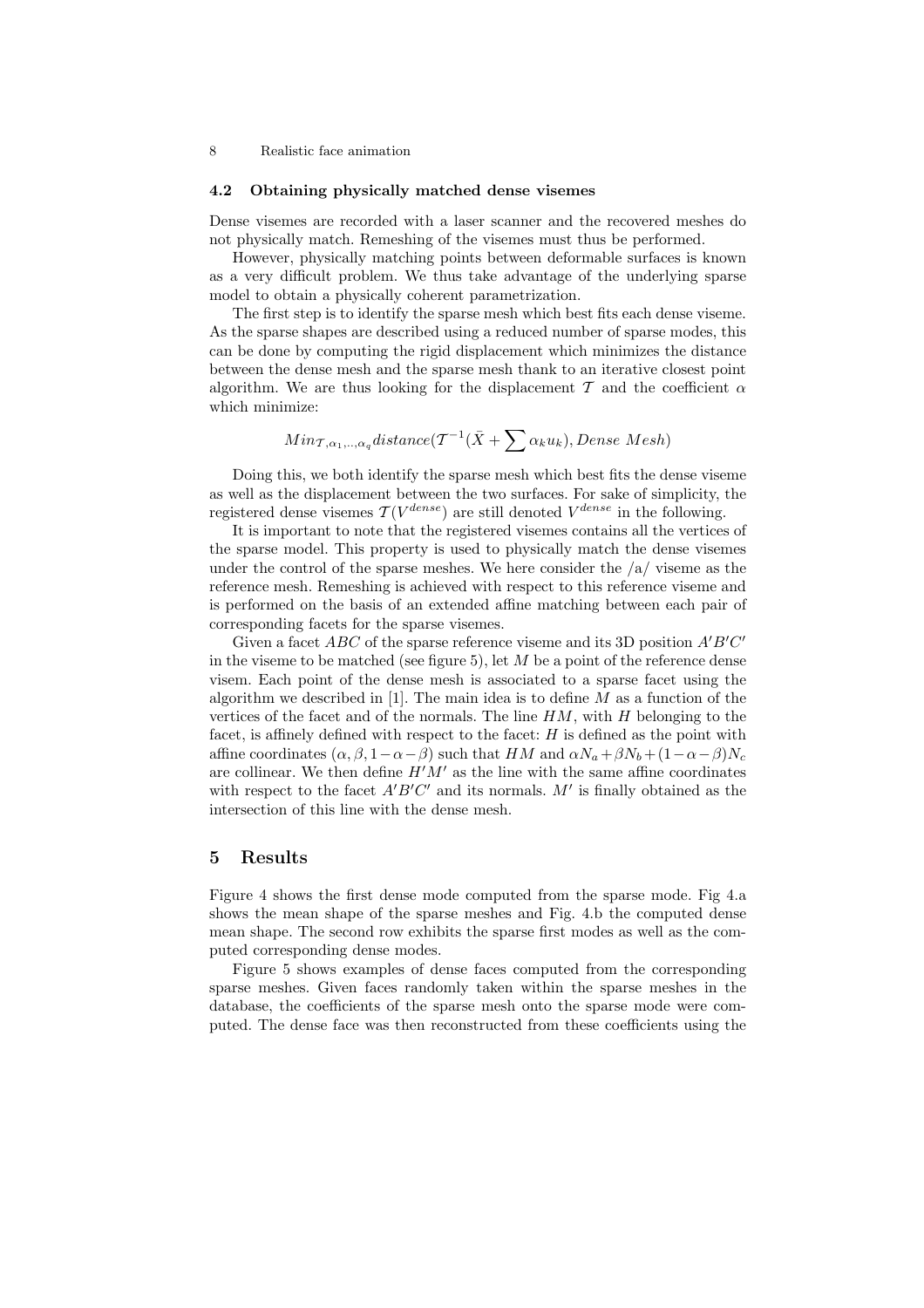

Fig. 3. How a physically registered dense mesh is obtained using the underlying sparse meshes.

computed dense modes. The first row 5 shows the sparse mesh and the corresponding dense face. Other reconstructed dense faces are shown in the second and third row. These examples prove the high realism of the obtained face with a global motion of the face under the eyes coherent with the speech gesture. A full dense sequence is available on the webpage http://www.loria.fr/˜berger/teteParlante. Given a speech sequence of our corpus, the PCA coefficients were computed using the sparse modes and the dense head was generated for each image. The visual impression of the resulting sequence is very good and proved that our method is able to produce realistic facial animation.

It must be noted that the reconstruction is somehow incomplete in the inner region of the lips. This is due to the fact that the transfer procedure only allows the dense face in the neighborhood of the sparse mesh to be computed. We plan to investigate in future works methods to complete the lips from the acquired dense meshes. Lip modeling as realized in [5] is a possible research direction.

# 6 Conclusion

We have proposed an approach that produces automatically highly realistic face animation. This method does not require expensive materials: two cameras are required for the stereovision system and only a reduced set of 3D scans of the talker are needed. The main strength of the approach is to transfer the speech dynamics which can be easily learned on sparse data onto the dense face. To this aim, we have proposed an original densification approach which allows to compute the dense modes from the sparse modes. This method produces highly realistic dense postures. In the near future, we plan to conduct perceptive evaluation of the head with the aim to prove that this very realistic face improves speech intelligibility.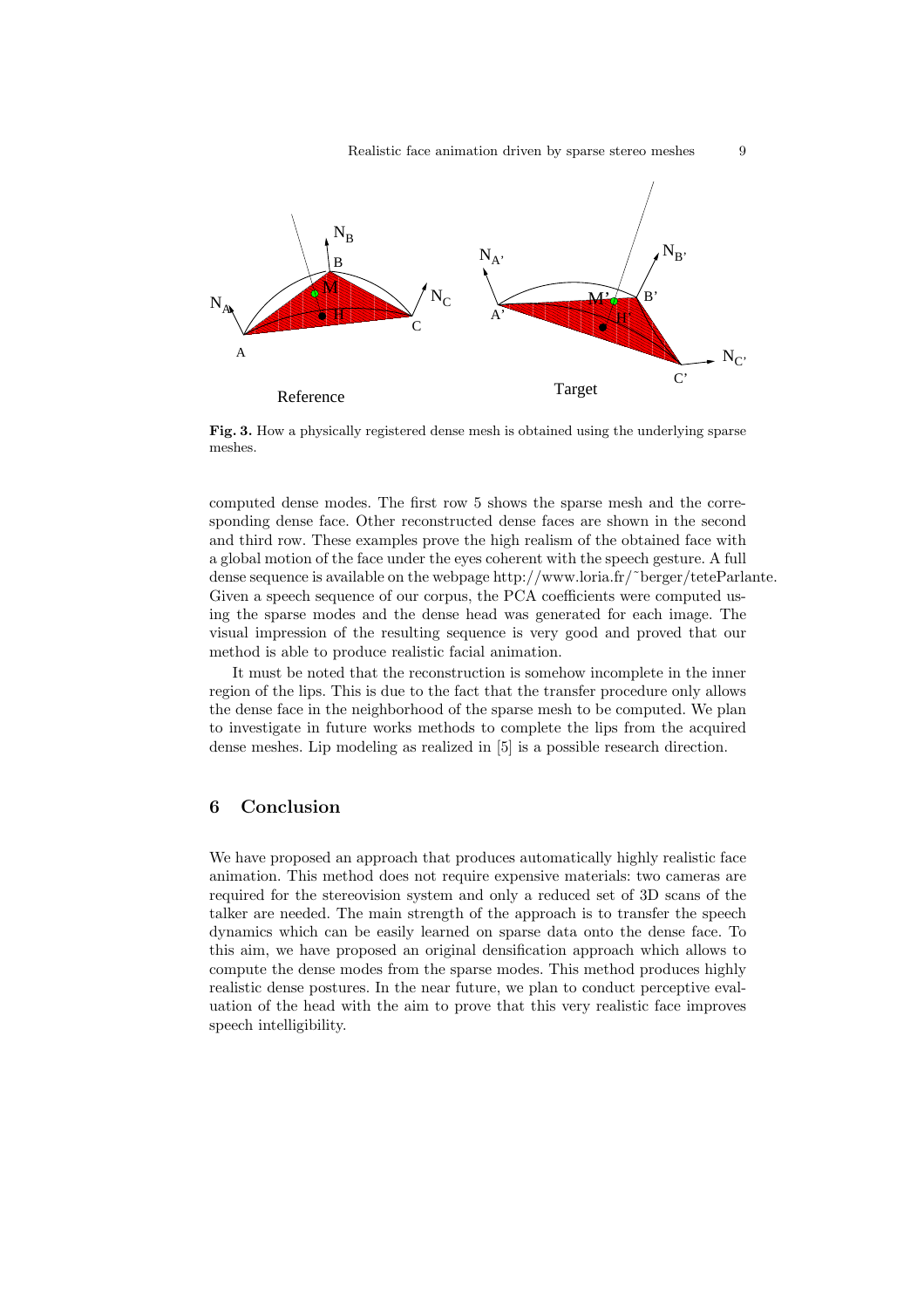

Fig. 4. First row: the mean shape of the sparse meshes and the computed dense mean mode. Second row:  $mean-3 \times u_1$  and  $mean+3 \times u_1$  are exhibited for the sparse modes and the computed dense modes.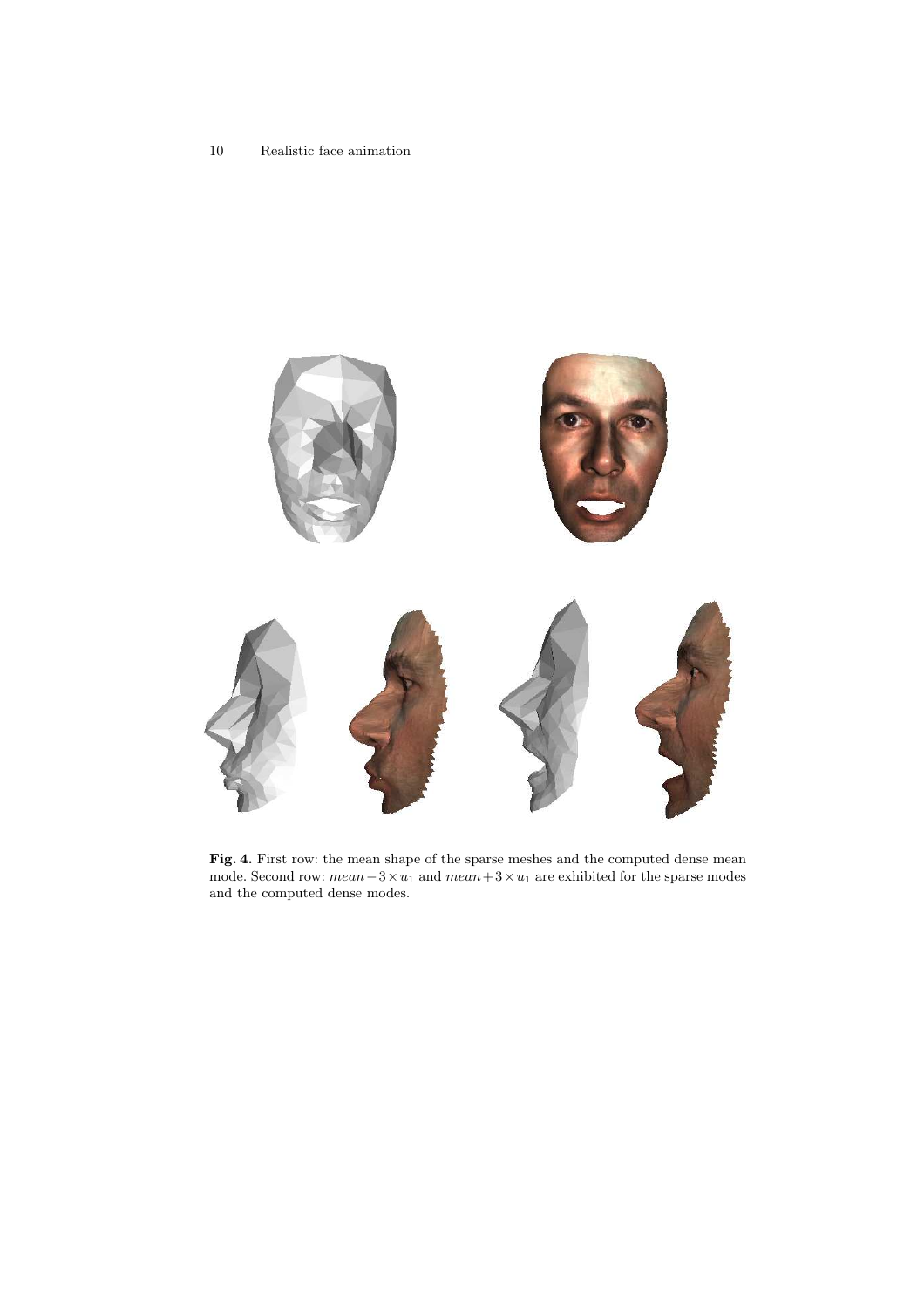

Fig. 5. Examples of dense faces generated using 7 dense modes.First row: a sparse mesh and the corresponding dense mesh. Second and third row: examples of dense faces computed from various sparse meshes.